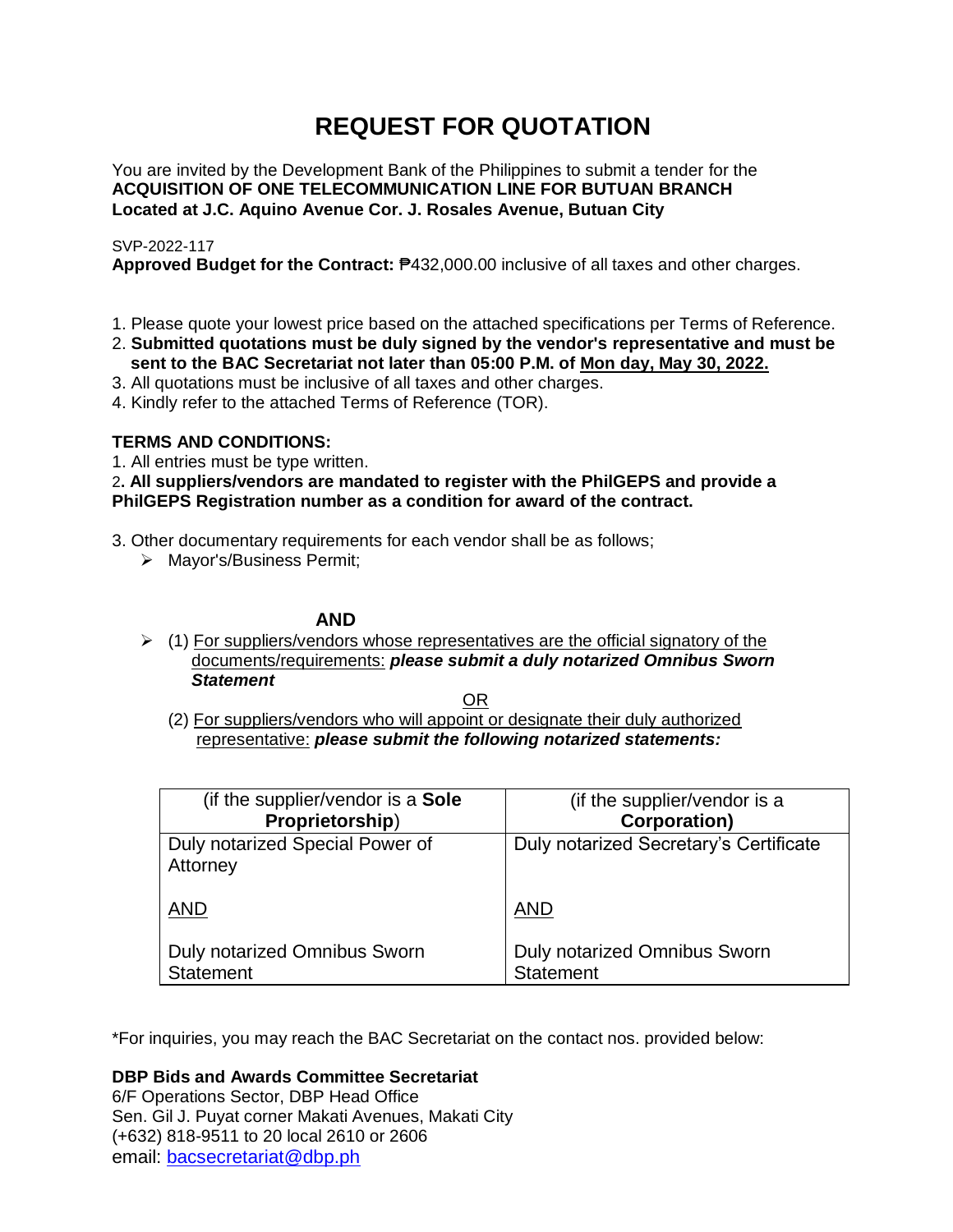#### **Annex A**

## ACQUISITION OF NEW, ADDITIONAL AND/OR REPLACEMENT TELECOMMUNICATION LINE/CONNECTIVITY SERVICE FOR THE DEVELOPMENT BANK OF THE PHILIPPINES (DBP)-**BUTUAN BRANCH**

#### APPROVED BUDGET FOR THE CONTRACT: Php 432,000

#### **TECHNICAL SPECIFICATIONS**

### A. BACKGROUND

The telecommunication connectivity service (line) is for the connection of DBP online systems, services and facilities in any of the following DBP remote sites:

- A.1. Branch Office, including:
	- A.1.a. Lending Center
	- A.1.b. Cash Center
	- A.1.c. Branch-Lite Unit
- A.2. Automated Teller Machine (ATM)

### **B. OBJECTIVE**

To acquire stable, reliable and secure telecommunication connectivity/line service to link DBP remote sites to the Head Office from an authorized and qualified telecommunication service provider (Telco).

#### C. COVERAGE OF THE CONTRACT

The contract will be for a one (1) year period starting from date of acceptance of service with the option for automatic renewal.

#### D. MINIMUM SPECIFICATIONS

- D.1. Connectivity/Line Service Availability
	- > The minimum availability of service is 99.6%.
- D.2. Connectivity/Line Specifications
- D.2.a. Branch Office ☑
	- D.2.a.i. Wired MPLS/VPN, Radio Last Mile with minimum of 10 Mbps bandwidth
	- D.2.a.ii. Inclusive network equipment, such as router and or router/modem, must not be on End-of-Life/End-of-Support status within the contract period
	- D.2.a.iii. Router must support GRE/mGRE tunneling and IP Security (ex. dynamic VPN) and SNMP
	- D.2.a.iv. DBP shall have the full access of the router
	- D.2.a.v. Provide near real time and historical link monitoring

#### D.2.b. ATM - Wired П.

- D.2.b.i. VPN connection at least 128 Kbps via MPLS
- D.2.b.ii. Inclusive network equipment, such as router and or router/modem, must not be on End-of-Life/End-of-Support status within the contract period
- D.2.b.iii. Support GRE tunneling and SNMP
- D.2.b.iv. Provide near real time and historical link monitoring

Page 1 of 4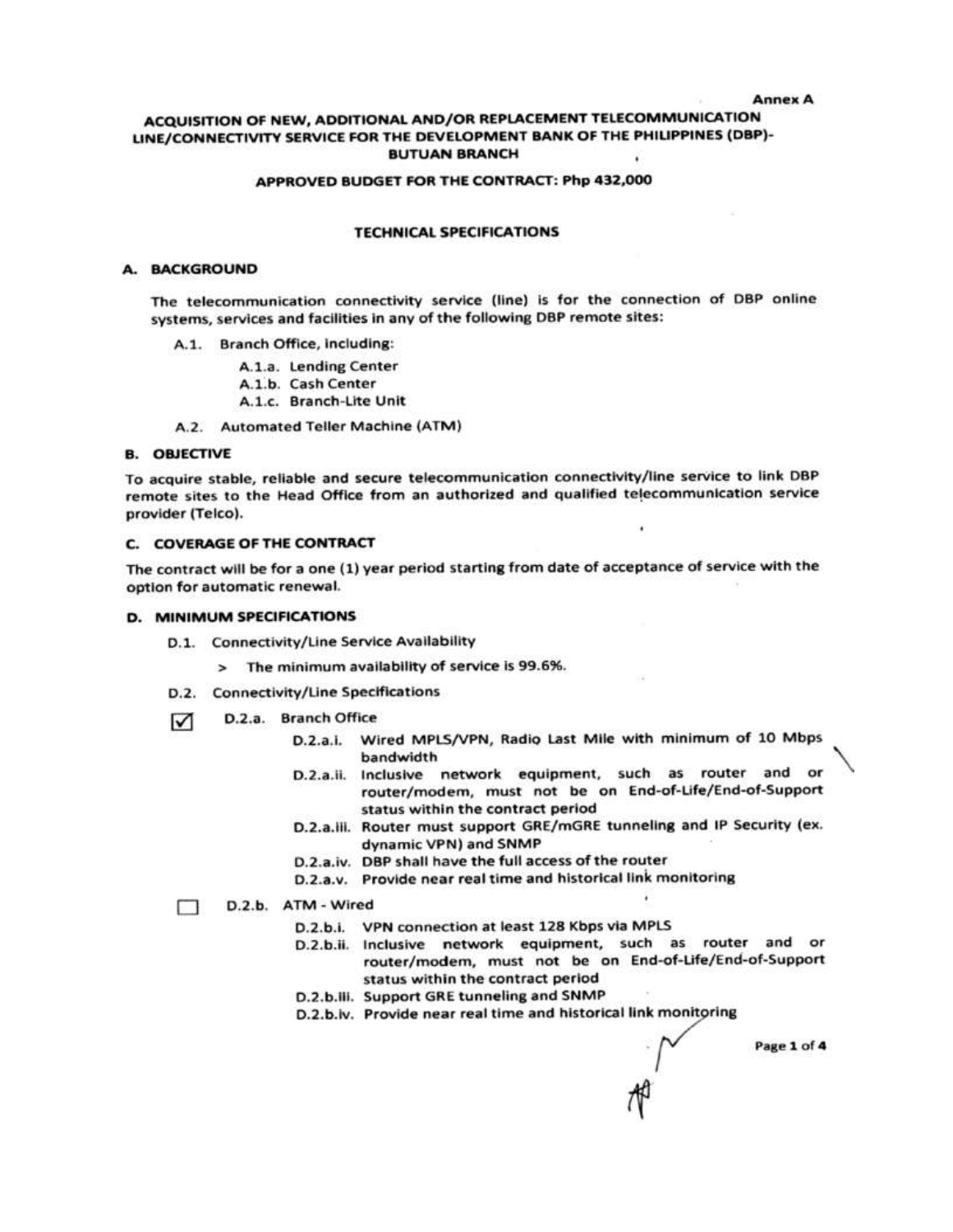ACQUISITION OF NEW, ADDITIONAL AND /OR REPLACEMENT OF TELECOMMUNICATION LINE / CONNECTIVITY SERVICE FOR THE DEVELOPMENT BANK OF THE PHILIPPINES (DBP)

- $\Box$  D.2.c. ATM Wireless
	- D.2.c.i. Provide data transmission function by public GPRS/ GSM network or higher
	- D.2.a.vi. Inclusive network equipment, such as router and or router/modem, must not be on End-of-Life/End-of-Support status within the contract period
	- D.2.c.ii. Support GRE Tunneling and SNMP
	- D.2.c.iii. Provide GUI access for local and remote management
	- D.2.c.iv. Operate at -30~+75°C temperature
	- D.2.c.v. Has LED status indication
	- D.2.c.vi. Support RJ45 console port
	- D.2.c.vii. Include: 1 power cord, 2 antennas, 1 console cable, 1 set documentation
	- D.2.c.viii. Provide near real time and historical link monitoring.
	- D.2.c.ix. Meet the average latency requirement of not greater than 200ms measured using the Ping utility or any similar mobile applications
	- D.2.c.x. Meet signal requirement of not less than 2 bars measured using mobile or similar devices capable of said measurement
	- D.2.c.xi. DBP shall have full access to the Modem/Router
- D.3. Support Services and Incident Management
	- D.3.a. The Telco shall provide 24 x 7 onsite, telephone and email support. For every service unavailability/downtime reported, the response time shall be within thirty (30) minutes.
	- D.3.b. Upon the occurrence of service unavailability/downtime, the Telco shall:
		- D.3.b.i. Conduct problem isolation/resolution and link restoration activities
		- D.3.b.ii. Notification via electronic mail (E-mail) and telephone within one (1) hour of the occurrence
		- D.3.b.iii. Minimum of twice a day status report to DBP via E-Mail
		- D.3.b.iv. Estimated time of arrival (ETA) if onsite activities required
		- D.3.b.v. Estimated time of resolution (ETR)
		- D.3.b.vi. Root cause
		- D.3.b.vii. Comply with DBP policies on security and confidentiality during support services.

Page 2 of

- D.3.c. The Telco shall submit an incident report stating the reason/s for the outage and detailing the steps undertaken to resolve a particular problem upon DBP's request.
- D.4. Service Performance Review
	- > The Telco shall conduct a performance review session at least once every quarter of a year

# E. TELECOMMUNICATION CONNECTIVITY/LINE REQUIREMENT CLASSIFICATION

The primary objective of the following provisions is to have multiple Telcos per site, providing service redundancy, high availability and avoiding single point of failure.

 $\Box$  E.1. New Telecommunication Line Requirement

E.1.a. Covered Sites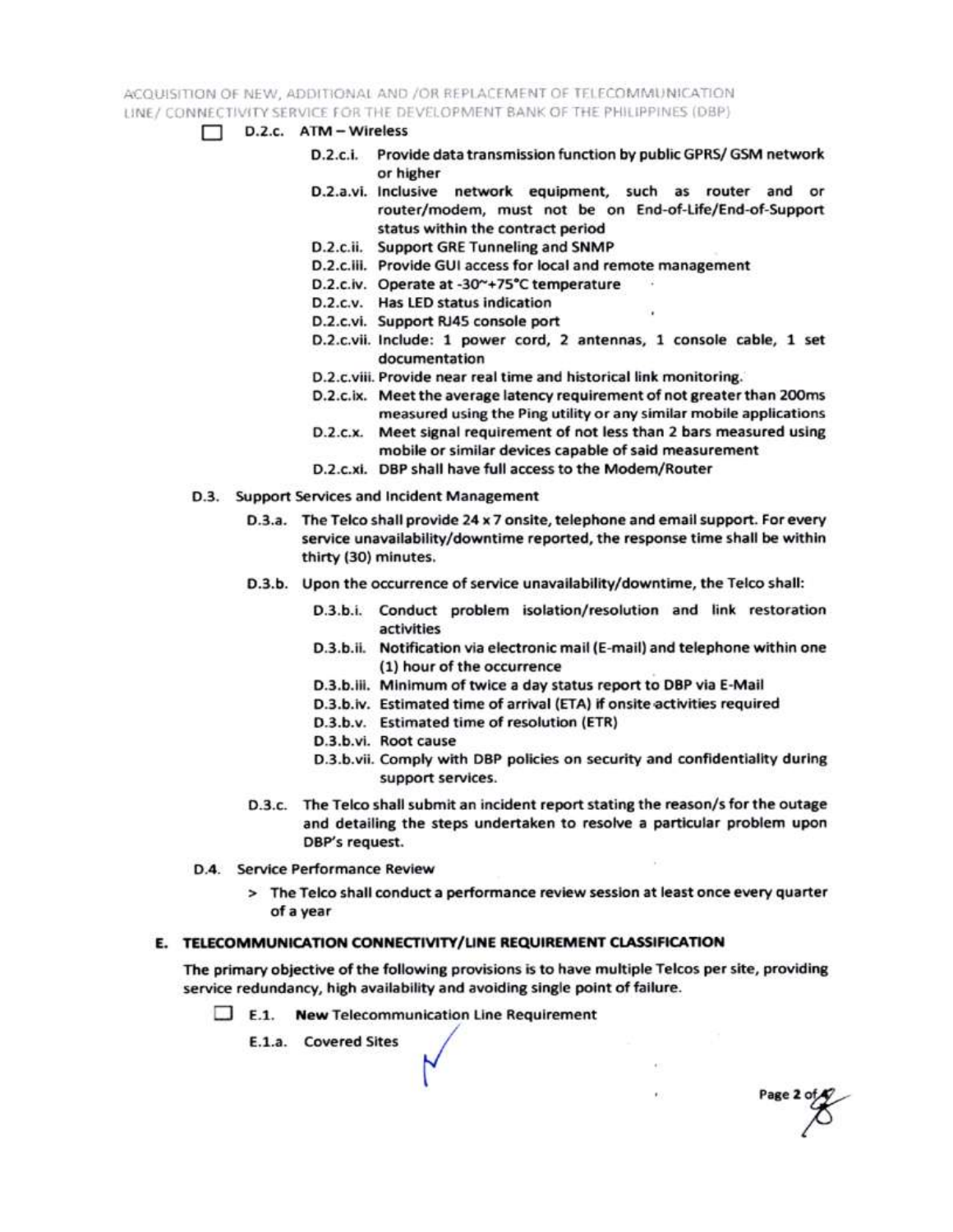ACQUISITION OF NEW, ADDITIONAL AND /OR REPLACEMENT OF TELECOMMUNICATION LINE/ CONNECTIVITY SERVICE FOR THE DEVELOPMENT BANK OF THE PHILIPPINES (DBP)

> New remotes sites

### E.1.b. Telco Selection Criteria

- > Telecommunication Line for Branch Office
	- E.1.b.i. Two (2) different Telcos (Telco A and Telco B) shall be selected
	- E.1.b.ii. Telco A is the lowest (winning) provider
	- E.1.b.iii. Telco B is the second lowest provider
- > Telecommunication Line for Additional ATM Facility of a Branch Office
	- E.1.b.iv. The Telco must be different from the one which has the majority or most of the telecommunication connectivity services provided for the ATM/s of that Branch Office
- E.2. Additional Telecommunication Line Requirement Ð
	- E.2.a. Covered Sites
		- > For existing sites with existing telecommunication line/s
	- E.2.b. Telco Exception
		- > The Telco/s of the existing line/s servicing the site shall not be invited and will not be allowed to participate
- $\sqrt{ }$ E.3. Replacement Telecommunication Line Requirement
	- E.3.a. Covered Sites
		- > For existing sites with existing telecommunication line/s
	- E.3.b. Telco Exception
		- E.3.b.i. For Telco Redundancy Replacement
			- > The Telco of the existing line/s servicing the site including the one to be replaced shall not be invited and will not be allowed to participate
		- E.3.b.ii. Replacement for the Purpose of Telecommunication Line Capacity (Bandwidth) Upgrade
			- > The Telco of the other existing line/s servicing the site (i.e., other than the one to be replaced) shall not be invited and will not be allowed to participate
		- E.3.b.iii. For Wireless to Wired Facility Replacement
			- > The Telco of the other existing line/s servicing the site (i.e., other than the one to be replaced) shall not be invited and will not be allowed to participate

#### **F. DISCONTINUANCE OF SERVICE**

DBP can opt to discontinue the service within the contract period without pre-termination fee/s, if the Telco provider fails to meet the required minimum availability of service, specified in item D.1, for three (3) consecutive months (3-strike rule)

**G. PAYMENT** 

The payment shall be in a monthly basis every after the service acceptance.

Page 3 6t